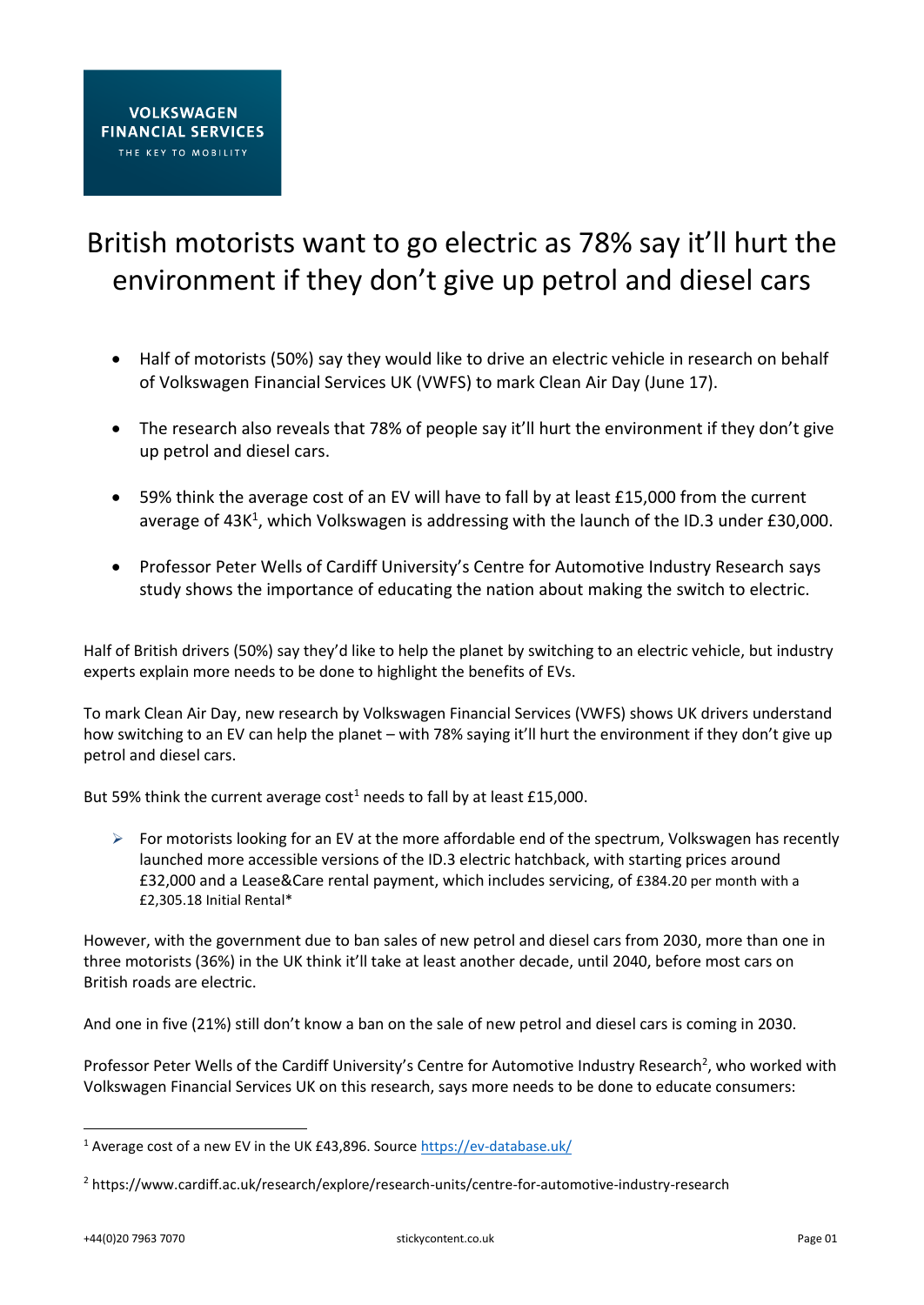*"What the research tells us is that the British public have an appetite for electric vehicles with a clear understanding that it is better for the environment. While there have been great strides in the industry to get greater access to EVs, more needs to be done to help potential EV buyers. There is concern over the financial risks, but also concerns over range and the availability of charge points.*

*"While there is still a way to go, there are companies – such as Volkswagen Financial Services – that offer affordable ways to drive and maintain EVs, helping to address motorists' concerns.*

*"We need to focus on making it even simpler and easier for consumers by putting emphasis on the total cost of ownership and perhaps bundling items like insurance and home charging installations. Vehicle manufacturers must nurture a healthy used EV market to ensure vehicles hold their value over time."*

The research also found that half (50%) of UK motorists say they worry about having access to enough charging points, with more than one in three (35%) concerned about the range of an EV on a single charge.

However, there are around 35,000 public charging points across the UK (and rising), and the electric Volkswagen ID.3 can travel for 300 miles on a single charge – so the industry needs to address some of these common misconceptions.

Professor Wells added:

*"There is a pressing need to offer a broader range of cars, especially in the smaller and lower cost segments to ignite the mass market. Despite recent progress, the perception (and reality) of the shortage of charge points must be addressed.*

*"Most worrying is that there appears to be a substantial minority who remain highly skeptical of EVs. There is a widespread expectation that a great many petrol and diesel cars will still be in use in 2040."*

Volkswagen Financial Services is committed to helping UK drivers make the switch to electric, which is why the car finance provider has created an app, online finance calculators, and a specific finance package all geared towards this ambition.

Launched late last year, Lease&Care from Volkswagen Financial Services alleviates the unknown costs and depreciation some consumers' associate with purchasing an electric vehicle, allowing customers to have flexibility and peace of mind when making the switch.

Mike Todd, CEO of Volkswagen Financial Services, said: *"It wasn't so long ago that electric vehicles were seen as niche, but manufacturers have made enormous strides to make these cars accessible to the mainstream, and I believe we are in the midst of arguably the biggest revolution in the history of the automotive industry. All of our brands in VW Group have comprehensive and exciting plans for electrification of models and people are beginning to really understand the advantages of going electric, not just in terms of the obvious environmental benefits but the financial rewards, too.*

*"We have various products and services available to support customers making the switch to an electric vehicle. For example, our EV&Me app, which we created with Audi, is just one of the ways that we are helping to educate customers, as it demonstrates how an individual's driving style would suit an EV and what*